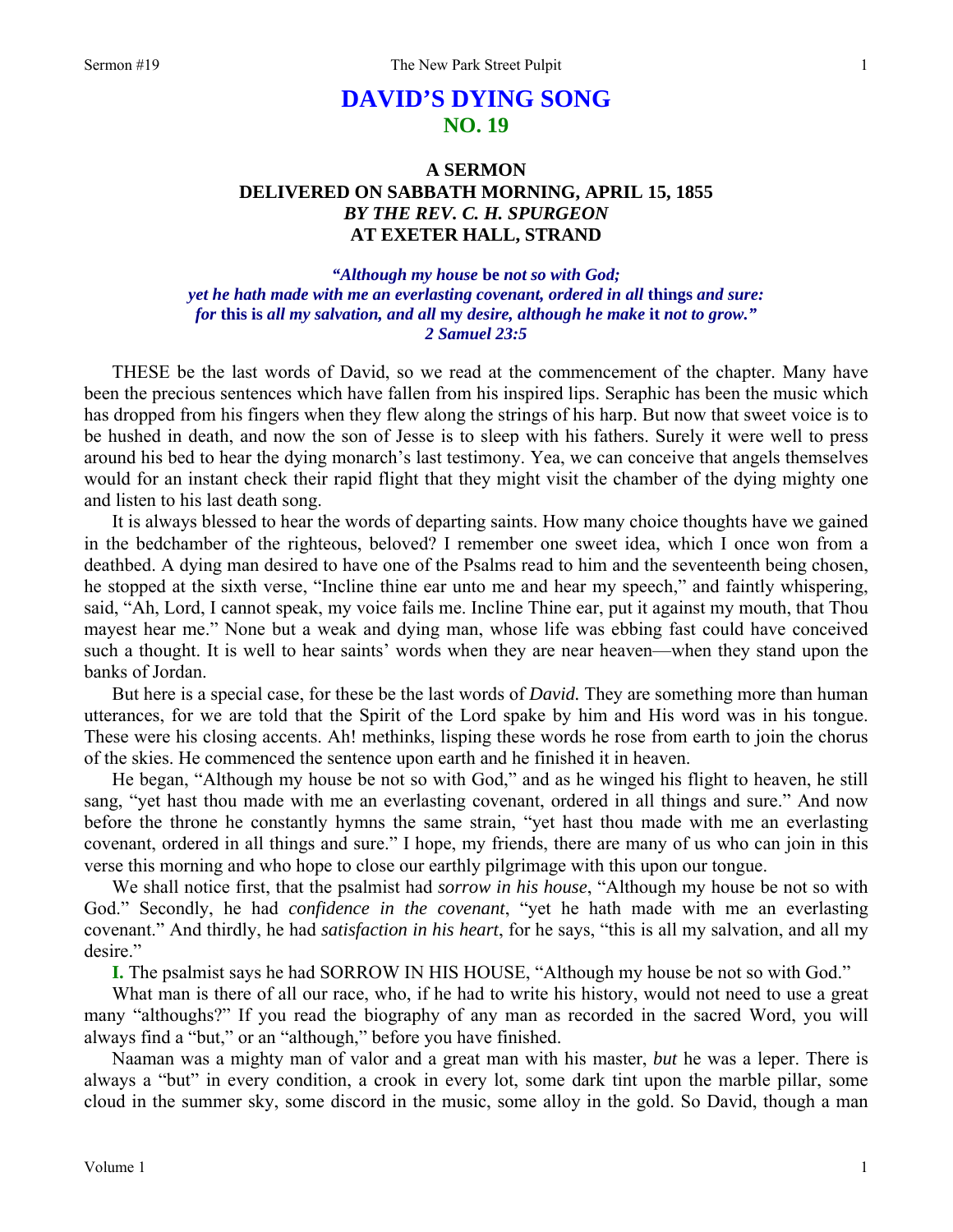who had been raised from the sheepfold, a mighty warrior, a conqueror of giants, a king over a great nation, yet had his "although." And the "although" which he had, was one in his own house.

Those are the worst troubles which we can have in our own household. We loathe not an evil beast abroad, but we hate the lion most when it prowls upon our own estates, or crunches on the floor of our dwelling. The greatest trouble with the thorn is when it lies in our bed and we feel it in our pillow. Civil war is always the fiercest—those are foes indeed who are of our own household.

I think perhaps David interceded when he said, "Although my house be not so with God," to speak partly of his *affairs.* If any man else had looked at David's affairs—the government of his country—he would have said, "David's government is the mirror of excellence." His house was so rightly ordered that few of his subjects could murmur at him.

But David recollected that a greater and keener eye than that of man rested on him. And he says, speaking of his empire and his house—for you know the word "house" in Scripture often means our business, our affairs, our transactions ("Set thine house in order, for thou must die and not live")—he says, although before man my house may be well-swept and garnished, yet it is not so with God as I can desire.

Oh, beloved, there are some of us who can walk before our fellow men conscious of innocence. We dare defy the gaze of our fellow mortals. We can say, "Lord! You know I am not wicked." We are blameless before this perverse generation. We walk amongst them as lights in the world and God has helped us, so that we are clean from the great transgression. We are not afraid of criticism of our character. We are not fearful of being inspected by the eyes of all men, for we feel that through God's grace we have been kept from committing ourselves. He has kept us and the evil one touches us not.

But with all this conscious innocence—with all that dignity with which we stand before our fellows—when we go into God's sight, how changed we are! Ah, then, my friends, we say not, "Lord! You know I am not wicked," but rather, we fall prostrate and cry, "Unclean, unclean, unclean." And as the leper cools his heated brow with the water running in the cool sequestered brook, so do we bathe our body in Siloa's stream and strive to wash ourselves clean in the water and blood from Christ's riven side.

We feel that our house is "not so with God," though in the person of Jesus we are free from sin and white as angels are, yet when we stand before God, in our own persons, we are obliged to confess that honest as we may be, upright as we have been, just and holy before men, yet our house is "not so with God."

But I imagine that the principal meaning of these words of David refers to his family—*his children.*  David had many trials in his children. It has often been the lot of good men to have great troubles from their sons and daughters. True, we know some households that are the very image of peace and happiness, where the father and mother bend the knee together in family prayer, and they look upon a numerous offspring or not, as it may be, and most of them devoting their hearts to God.

I know a household which stands like a green oasis in the desert of this world. There be sons who preach God's Gospel and daughters who are growing up to fear the Lord and to love Him. Such a household is indeed a pleasant halting-place for a weary soul in its pilgrimage through this wilderness of life. Oh! happy is that family whom God has blessed.

But there are other houses where you will find the children are the trials of the parents. "Although my house be not so with God," may many an anxious father say. And you pious mothers might lift your streaming eyes to heaven and say, "Although my house be not so with God." That first-born son of yours, who was your pride, has now turned out to be your disgrace.

Oh! how have the arrows of his ingratitude pierced into your soul and how do you keenly feel at this present moment, that sooner would you have buried him in his infancy, sooner might he never have seen the light, and perished in birth, than that he should live to have acted as he has done, to be the misery of your existence, and the sorrow of your life.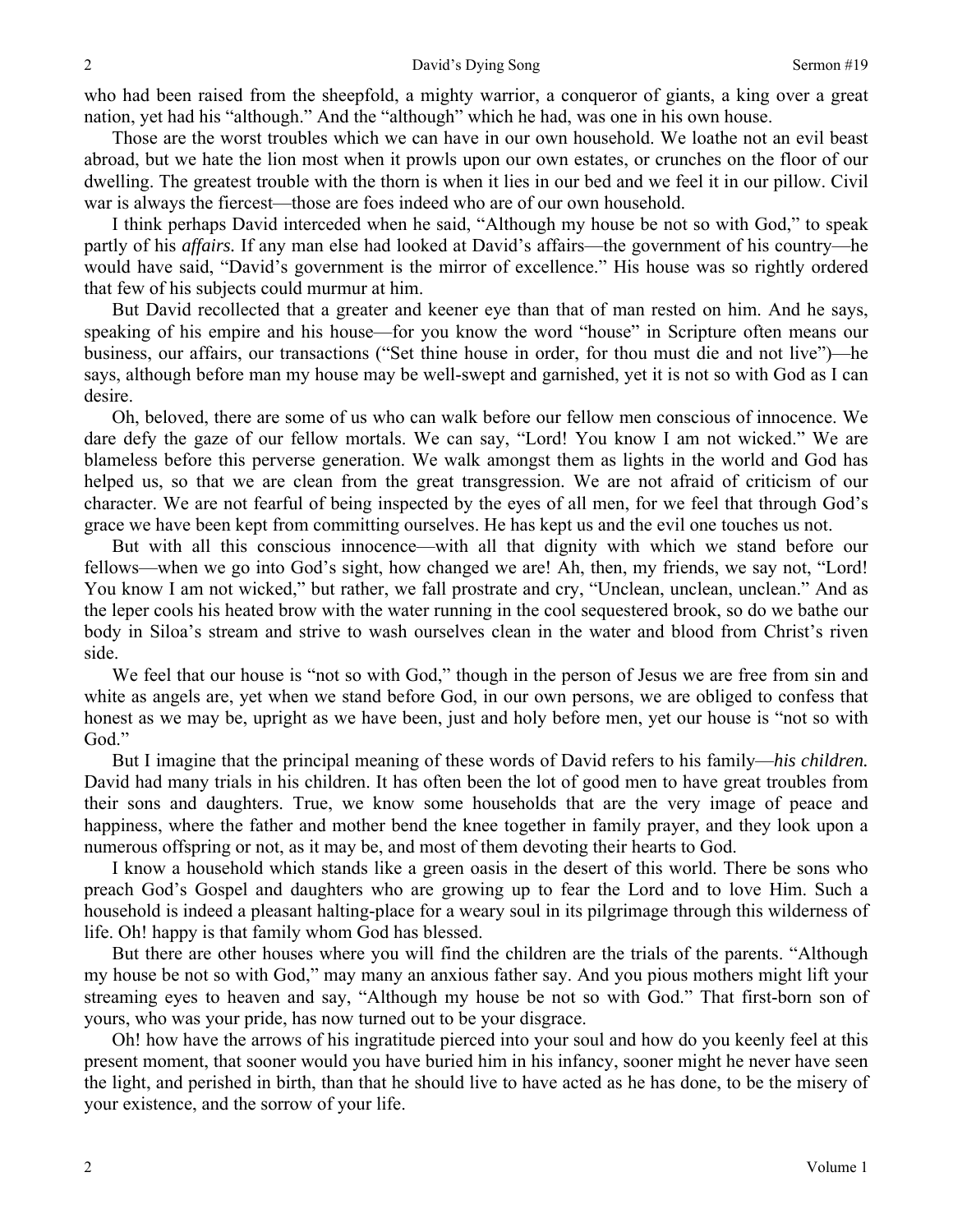O sons who are ungodly, unruly, gay, and profligate, surely you do not know the tears of pious mothers or you would stop your sin. Methinks, young man, you would not willingly allow your mother to shed tears, however dearly you may love sin. Will you not then stop at her entreaties? Can you trample upon your mother?

Oh! though you are riding a steeplechase to hell, cannot her weeping supplications induce you to stay your mad career? Will you grieve her who gave you life and fondly cherished you at her breast? Surely you will long debate e'er you can resolve to bring her grey hairs with sorrow to the grave. Or has sin brutalized you? Are you worse than stones? Have natural feelings become extinct? Is the evil one entirely your master? Has he dried up all the tender sympathies of your heart? Stay! young prodigal, and ponder!

But Christian men! You are not alone in this. If you have family troubles, there are others who have borne the same. Remember Ephraim! Though God had promised that Ephraim should abound as a tribe with tens of thousands, yet it is recorded in 1 Chronicles 7:20-22, "And the sons of Ephraim; Shuthelah and Bered his son, and Tahath his son, and Eladah his son, and Tahath his son, and Zabad his son, and Shuthelah his son, and Ezer and Elead, whom the men of Gath that were born in that land slew, because they came down to take away their cattle. And Ephraim their father mourned many days, and his brethren came to comfort him."

Abraham himself had his Ishmael, and he cried to God on account thereof. Think of Eli, a man who served God as a high priest, and though he could rule the people, he could not rule his sons, and great was his grief thereat. Ah! some of you, my brethren in the Gospel, may lift your hands to heaven and you may utter this morning these words with a deep and solemn emphasis—you may write, "Although," in capitals, for it is more than true with some of you, "Although my house be not so with God."

Before we leave this point What must I say to any of those who are thus tried and distressing in estate and family? *First*, let me say to you my brethren, *it is necessary that you should have an*  "*although*" in your lot, because if you had not, you know what you would do? You would build a very downy nest on earth and there you would lie down in sleep. So God puts a thorn in your nest in order that you may sing.

It is said by the old writers, that the nightingale never sang so sweetly as when she sat among thorns, since say they, the thorns prick her breast and remind her of her song. So it may be with you. You, like the larks, would sleep in your nest did not some trouble pass by and frighten you. Then you stretch your wings, and caroling the mating song, rise to greet the sun.

Trials are sent to wean you from the world. Bitters are put into your drink that you may learn to live upon the dew of heaven. The food of earth is mingled with gall that you may only seek for true bread in the manna which drops from the sky. Your soul without trouble would be as the sea if it were without tide or motion, it would become foul and obnoxious. As Coleridge describes the sea after a wondrous calm, so would the soul breed contagion and death.

But furthermore, recollect this, O you who are tried in your children—that *prayer can remove your troubles*. There is not a pious father or mother here, who is suffering in the family, but may have that trial yet taken away. Faith is as omnipotent as God Himself, for it moves the arm which leads the stars along.

Have you prayed long for your children without a result and have you said, "I will cease to pray, for the more I wrestle, the worse they seem to grow, and the more am I tried?" Oh! say not so, you weary watcher. Though the promise tarries, it will come. Still sow the seed and when you sow it, drop a tear with each grain you put into the earth.

Oh, steep your seeds in the tears of anxiety and they cannot rot under the clods, if they have been baptized in so vivifying a mixture. And what though you die without seeing your sons the heirs of light? They shall be converted even after your death, and though your bones shall be put in the grave, and your son may stand and curse your memory for an hour, he shall not forget it in the cooler moments of his recollection, when he shall meditate alone.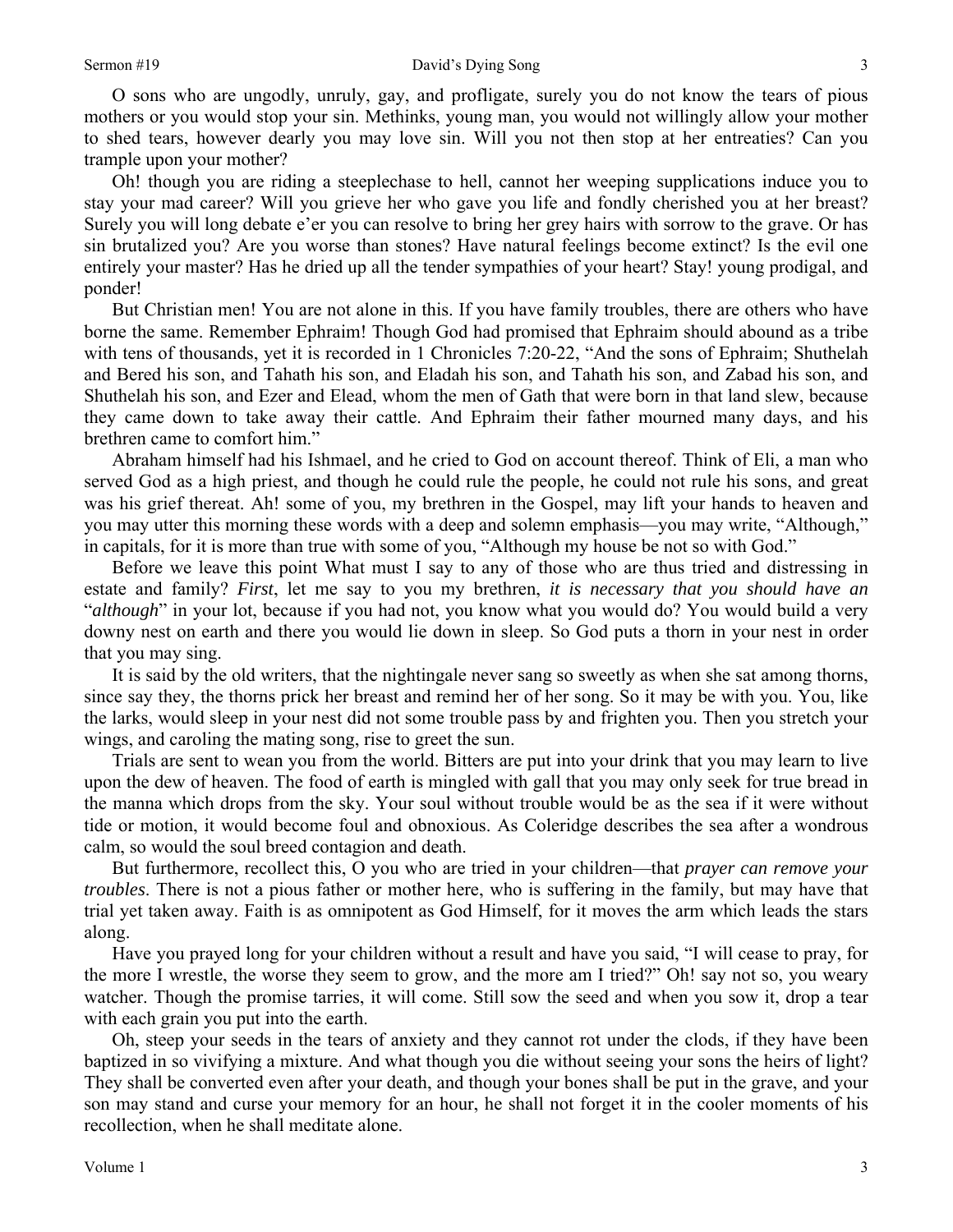Then he shall think of your prayers, your tears, your groans. He shall remember your advice—it shall rise up, and if he live in sin, still your words shall sound as one long voice from the realm of spirits and either frighten him in the midst of his revelry, or charm him heavenward, like angel's whispers, saying, "Follow on to glory, where your parent is who once did pray for you."

So the Christian may say, "Although my house be not so with God now, *it may be yet*," therefore will I still wait, for there are mighty instances of conversion. Think of John Newton. He even became a slaver, yet was brought back. Hope on. Never despair. Faint heart never wins the souls of men, but firm faith wins all things, therefore watch unto prayer.

"What I say unto you, I say unto all, watch." There is your trouble, a small cup filled from the same sea of tribulation as was the psalmist's when he sang, "Although my house be not so with God."

**II.** But secondly David had CONFIDENCE IN THE COVENANT*.* 

Oh! how sweet it is to look from the dullness of earth to the brilliance of heaven! How glorious it is to leap from the ever tempest-tossed bark of this world and stand upon the *terra firma* of the covenant! So did David. Having done with his "Although," he then puts in a blessed "yet." Oh! it is a "yet" with jewels set. "He hath made with me an everlasting covenant, ordered in all things and sure."

Now let us notice these words as they come. First, David rejoiced in the covenant, because it is *divine in its origin.* "Yet hath HE made with me an everlasting covenant." O that great word HE. Who is that? It is not my old father or my old mother who has made a covenant for me—none of that nonsense. It is not a covenant man has made for me, or with me, but yet has "HE made with me an everlasting covenant.

It is divine in its origin, not human. The covenant on which the Christian rests is not the covenant of his infant sprinkling—he has altogether broken that scores of times, for he has not "renounced the pomps and vanities of this wicked world," as he should have done. Nor has he renounced "all the lusts of the flesh." Nor has he really become regenerate through those holy drops of water which a cassocked priest cast on his face. The covenant on which he rests and stands secure is that covenant which God has made with him. "Yet hath HE made."

Stop, my soul. God, the everlasting Father, has positively made a covenant with you. Yes, that God who in the thickest darkness dwells and reigns forever in His majesty alone. That God who spake the world into existence by a word, who holds it, like an Atlas, upon His shoulders, who poises the destiny of all creation upon His finger. That God, stooping from His majesty, takes hold of your hand and makes a covenant with you.

Oh! is it not a deed, the stupendous condescension of which might ravish our hearts forever if we could really understand it? Oh! the depths! "HE hath made with me a covenant." A king has not made a covenant with me—that were somewhat—an emperor has not entered into a compact with me, but the Prince of the kings of the earth, the Shaddai, the Lord of all flesh, the JEHOVAH of ages, the everlasting Elohim. "He hath made with me an everlasting covenant." O blessed thought! It is of divine origin.

But notice *its particular application.* "Yet hath he made with ME an everlasting covenant." Here lies the sweetness of it to me, as an individual

> *"Oh how sweet to view the flowing Of Christ's soul-redeeming blood, With divine assurance knowing, That He made my peace with God."*

It is nought for me that He made peace for the world. I want to know whether He made peace for *me*. It is little that He has made a covenant, I want to know whether He has made a covenant with *me.* David could put His hand upon His heart and say, "Yet hath he made a covenant with ME."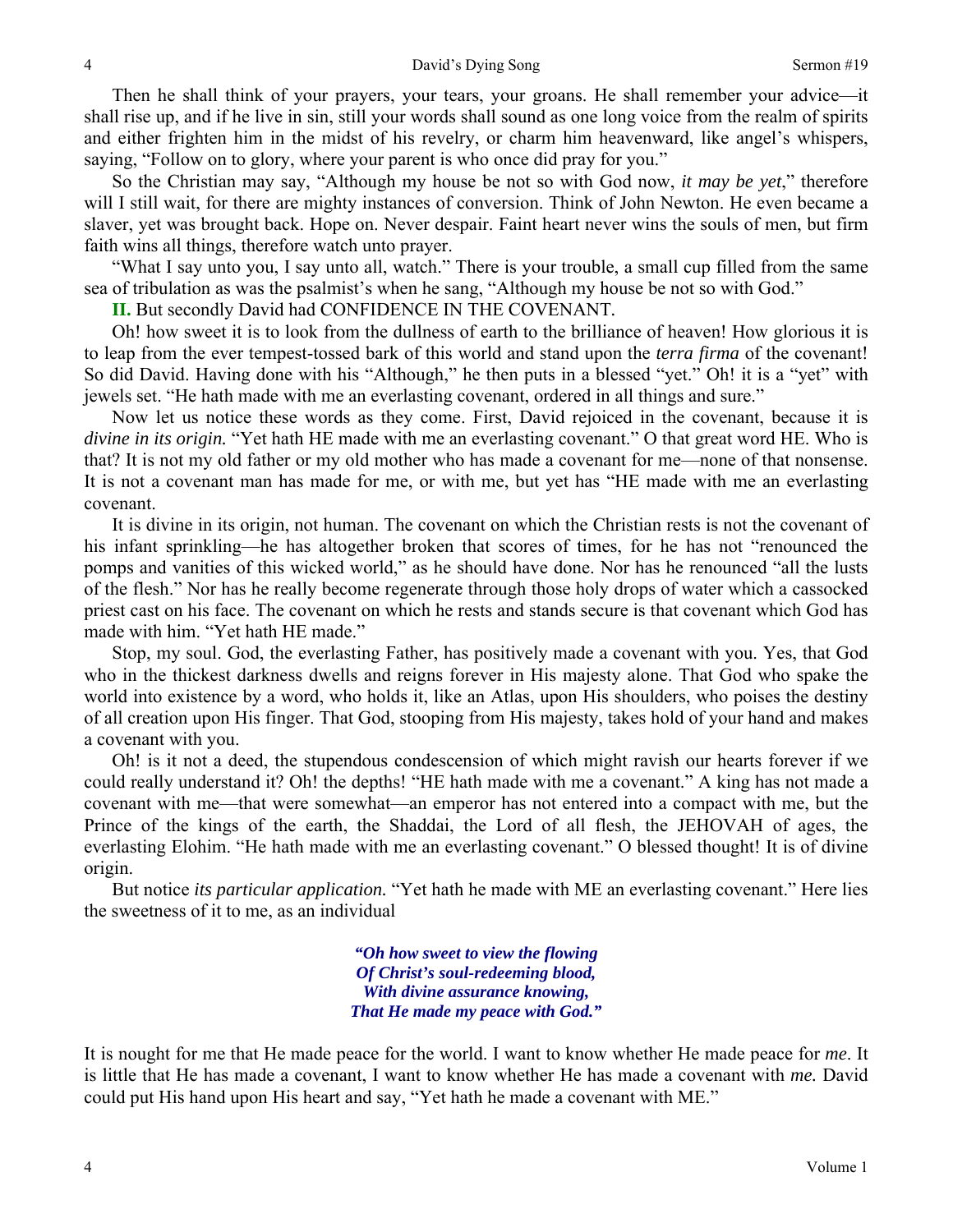#### Sermon #19 David's Dying Song

I fear I shall not be wrong in condemning the fashionable religion of the day, for it is a religion which belongs to the crowd and not a personal one which is enjoyed by the individual. You will hear persons say, "Well, I believe the doctrine of justification. I think that men are justified through faith." Yes, but are *you* justified by faith? "I believe," says another "that we are sanctified by the Spirit." Yes, all very well, but are *you* sanctified by the Spirit?

Mark you, if ever you talk about personal piety very much, you will always be run down as extravagant. If you really say from your heart, "I know I am forgiven. I am certain that I am a pardoned sinner"—and every Christian will at times be able to say it, and would always, were it not for his unbelief—if you say, "I know in whom I have believed, I am confident that I have not a sin now recorded in the black roll. That I am free from sin as if I had never transgressed, through the pardoning blood of Jesus," men will say it is extravagant.

Well, it is a delightful extravagance. It is the extravagance of God's Word and I would to God more of us could indulge in that holy, blessed extravagance. For we may well be extravagant when we have an infinite sum to spend. We may well be lavish when we know we never can exhaust the treasure. Oh! how sweet it is to say, "Yet hath he made with ME an everlasting covenant."

It is nought that you talk to me of my brother being saved. I am very glad that my friend should get to glory and I shall rejoice to meet you all. But after all, the thing is, "Shall I be there?"

#### *"Shall I amongst them stand To see His smiling face?"*

Now, Christian, you can apply this personally. The covenant is made with you. Man, open your eyes. There is your name in the covenant. What is it? It is some plain English name, perhaps. It never had an M.P. nor an M.A. after it, nor a "Sir" before it. Never mind, your name is in the covenant. If you could take down your Father's family Bible in heaven, you would find your name put in the register. O blessed thought! *my* name—positively mine! Not another's. So then these eyes shall see Him and not another's for me. Rejoice, Christian. It is a personal covenant. "Yet hath he made with *me* an everlasting covenant."

Furthermore, this covenant is not only divine in its origin, but it is *everlasting in its duration.* I have had some very pretty letters sent me from anonymous writers who have listened to me, and being great cowards (whom I always abhor), they cannot sign their names. They may know what fate they receive the condign punishment I appoint to them. I cut them asunder and thrust them into the fire. I hope the authors will not have a similar fate.

Some of them, however, quarrel with me because I preach the everlasting Gospel. I dare not preach another, for I would not have another if it were offered to me. An everlasting Gospel is the only one which I think worthy of an everlasting God. I am sure it is the only one which can give comfort to a soul that is to live throughout eternity.

Now, you know what an "everlasting covenant" signifies. It means a covenant which had no beginning and which shall never, never end. Some do not believe in the everlasting nature of God's love to His people. They think that God begins to love His people when they begin to love Him. My Arminian friends, did you ever sing that verse in your meeting? Of course you have—

#### *"O yes, I do love Jesus, Because He first lov'd me."*

That is a glorious Calvinistic hymn, though we know whose hymn book it is in. Well then, if Jesus loved you before you loved Him, why cannot you believe that He always did love you? Besides, how stupid it is to talk so, when you know God does not change. There is no such thing as time with Him. There is no past with Him. If you say, "He loves me now," you have in fact said, "He loved me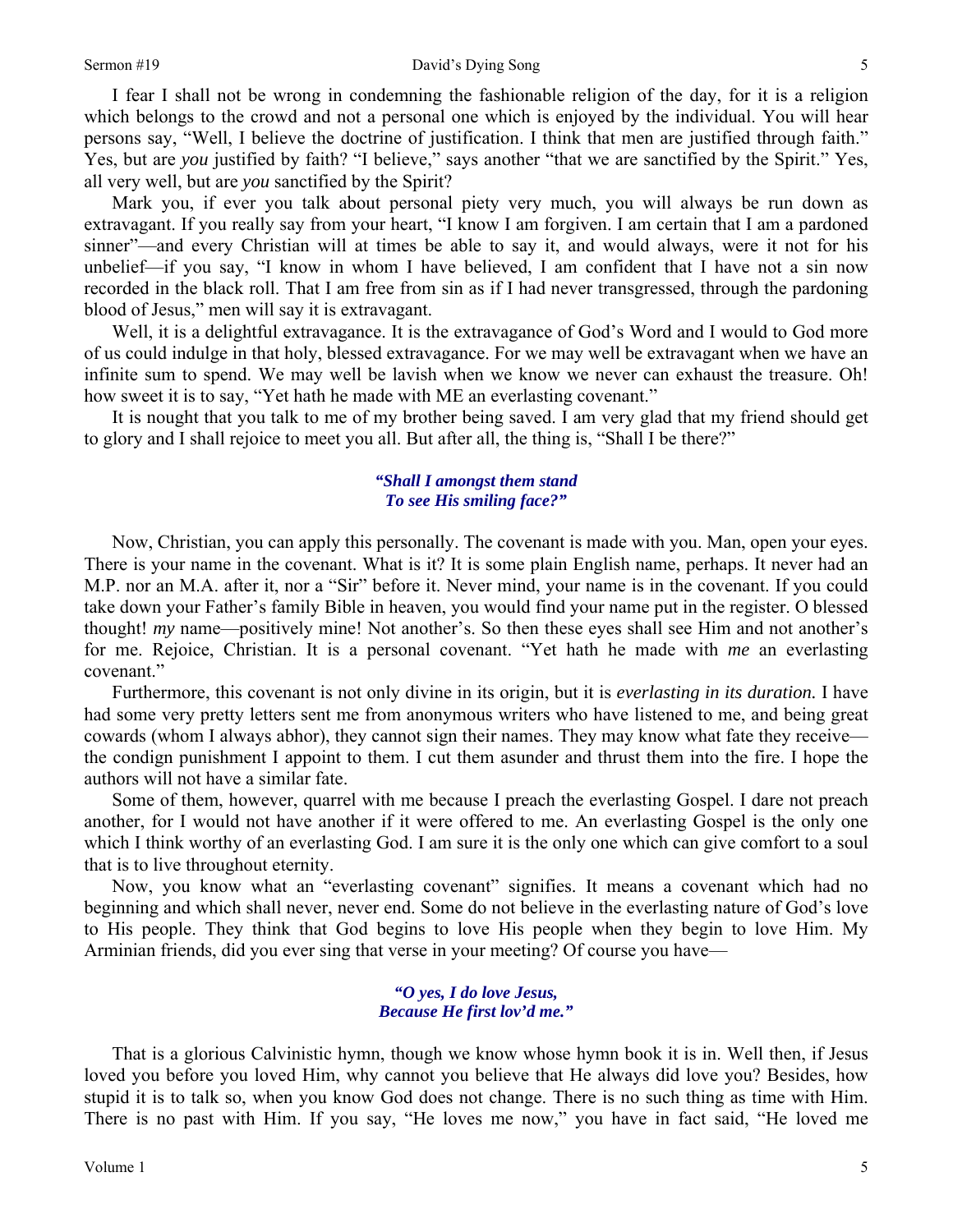yesterday and He will love me forever." There is nothing but *now* with God. There is no such thing as past or future, and to dispute about eternal election and so on, is all of no avail.

Because if God did choose His people at all—and we all admit that He chooses them now—I do not care about whether you say He did so ten thousand, thousand years ago, because there is no such thing as the past with God. With Him it is all *now.* He sees things, past and future, as present in His eye. Only tell me that He loves me now.

That word "now" in God's dictionary, means everlasting. Tell me that God has now pardoned my sins. It means that He always has, for His acts are eternal acts. Oh how sweet to know an everlasting covenant! I would not barter my Gospel for fifty thousand other Gospels. I love a certain salvation. And when I first heard it preached, that if I believed, God's grace would keep me all my life long and would never let me fall into hell, but that I should preserve my character unblemished and walk among my fellow creatures pure and holy, then said I, "That is the Gospel for me, an everlasting Gospel."

As for that sandy Gospel which lets you fall away and then come back again, it is the wickedest falsehood on earth. If I believed it, I would preach the Gospel and be holy on the Sunday and fall away on Monday, and be a Christian again on Tuesday. And I should say, "I have fallen from grace and have got up again."

But now, as a true Calvinistic Christian, I desire to have in myself, and see in others, a life of constant consistency. Nor can I think it possible to fall away and then return after the many passages which assert the impossibility of such a thing. That is the greatest safeguard on earth—that I have something within me that never can be quenched, that I put on the regimentals of a service which I never must leave, which I cannot leave without having proved that I never was enlisted at all. Oh! that keeps me near my God.

But once make me doubt that, and you will see me the vilest character living under the sun. Take from me the everlastingness of the Gospel and you have taken all. Dear old Watts Wilkinson once said to Joseph Irons, when he said, "I love you to hear you preach the covenant everlasting nature of God's love." "Ah!" said the old saint, "What is there else in the Gospel if you do not preach it?"

Brother, what is there else? If we do not preach an everlasting Gospel, the Gospel is not worth two pence. You may get anything uncertain anywhere else. It is in the Bible alone that we get everlasting things

> *"I to the end shall endure As sure as the earnest is given; More happy, but not more secure, Are the glorified spirits in heaven."*

But notice the next word, for it is a sweet one and we must not let one portion go, "It is *ordered in all things*." "Order is heaven's first law," and God has not a disorderly covenant. It is an orderly one. When He planned it, before the world began, it was in all things ordered well. He so arranged it that justice should be fully satisfied and yet mercy should be linked hand-in-hand with it.

He so planned it that vengeance should have its utmost jot and tittle, and yet mercy should save the sinner. Jesus Christ came to confirm it and by His atonement, He ordered it in all things. He paid every drop of His blood. He did not leave one farthing of the ransom money for His dear people, but He ordered it in all things.

And the Holy Spirit, when He sweetly applies it, always applies it in order. He orders it in all things. He makes us sometimes understand this order, but if we do not, be sure of this, that the covenant is a well-ordered covenant.

I have heard of a man who bought a piece of land and when the covenant was being made, he thought he knew more about it than the lawyer. But you know it is said that when a man is his own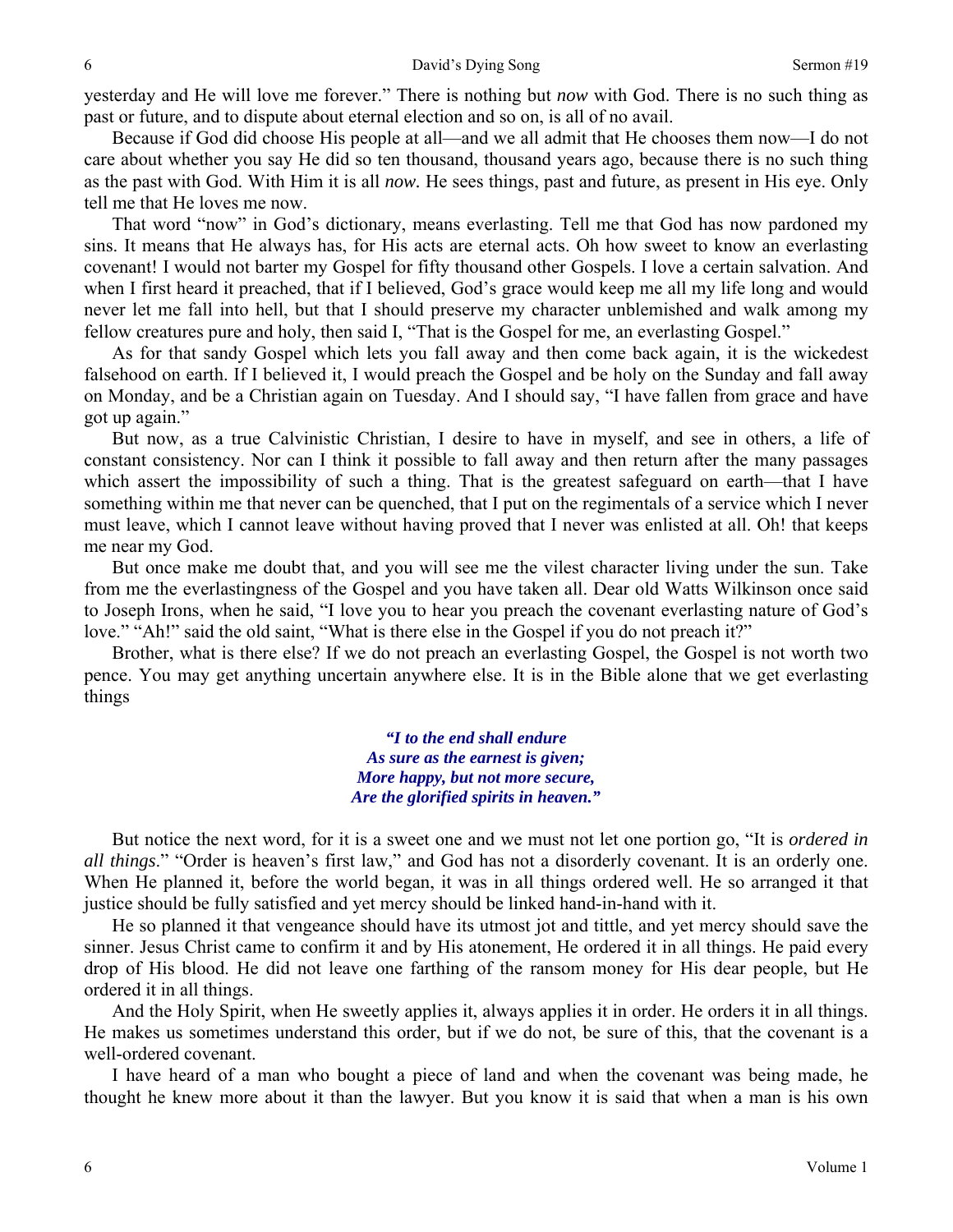lawyer he has a fool for his client. In this case, the man had a fool for his client. And he drew up the covenant so badly that in a few years it was discovered to be good for nothing and he lost his property.

But our Father's covenant is drawn up according to the strictest rules of justice and so is ordered in all things. If hell itself should search it—if it were passed round among a conclave of demons, they could not find a single fault with it. There are the technical terms of heaven's court. There is the great seal at the bottom and there is the signature of Jesus, written in His own blood. So it is "ordered in all things."

That word *things* is not in the original and we may read it, *persons*, as well as things. It is ordered in all persons—all the persons whose names are in the covenant. It is ordered for them and they shall come according to the promise, "All that the Father giveth me shall come to me; and him that cometh to me I will in no wise cast out."

O my beloved Christian, stop at this promise a moment, for it is a sweet well of precious water to slake your thirst and refresh your weariness. It is "ordered in all things." What do you want more than this? Do you need constraining grace? It is "ordered in *all things*." Do you require more of the spirit of prayer? It is "ordered in *all things*." Do you desire more faith? It is "ordered in *all things*." Are you afraid lest you should not hold out to the end? It is "ordered in *all things*."

There is converting grace in it, pardoning grace in it, justifying grace, sanctifying grace, and persevering grace. For it is "ordered in all things and sure." Nothing is left out, so that whene'er we come, we find all things there stored up in heavenly order.

Galen, the celebrated physician, says of the human body that its bones are so well put together, all the parts being so beautifully ordered, that we could not change one portion of it without spoiling its harmony and beauty. And if we should attempt to draw a model man, we could not, with all our ingenuity, fashion a being more wondrous in workmanship than man as he is.

It is so with regard to the covenant. If we might alter it, we could not change it for the better, all its portions are beautifully agreed. I always feel, when I am preaching the Gospel covenant, that I am secure. If I preach any other Gospel, I am vulnerable and I am open to attack. But standing upon the firm ground of God's covenant, I feel I am in a tower of strength, and so long as I hold all the truths, I am not afraid that even the devils of hell can storm my castle.

So secure is the man who believes the everlasting Gospel, no logic can stand against it. Only let our preachers give the everlasting Gospel to the people and they will drink it as the ox drinks water. You will find they love God's truth. But so long as God's Gospel is smothered and the candle is put under a bushel, we cannot expect men's souls will be brought to love it. I pray God that the candle may burn the bushel up and that the light may be manifest.

But now, to wind up our description of this covenant, it is *sure.* If I were a rich man, there would be but one thing I should want to make my riches all I desire, and that would be to have them sure, for riches often make to themselves wings and fly away. Health is a great blessing and we want but to write one word on it to make it the greatest blessing, that is the adjective "sure." We have relatives and we love them, ah! if we could but write "sure" on them, what a blessed thing it would be.

We cannot call anything "sure" on earth. The only place where we can write that word is on the covenant, which is "ordered in all things and *sure*." Now, there is some poor brother here, this morning, who has lost his covenant, as he thinks. Ah! brother, you once had peaceful hours and sweet enjoyment in the presence of God, but now you are in gloom and doubt. You have lost your roll.

Well, let me tell you, though you have lost your roll, the covenant is not lost, for all that. You never had the real covenant in your hands yet, you only had a copy of it. You thought you read your title clear, but you never read the title-deeds themselves. You only held a copy of the lease and you have lost it.

The covenant itself, where is it? It is under the throne of God. It is in the archives of heaven, in the ark of the covenant. It is in Jesu's breast. It is on His hands, on His heart—it is there. Oh! if God were to put my salvation in my hands, I should be lost in ten minutes. But my salvation is not there—it is in Christ's hands.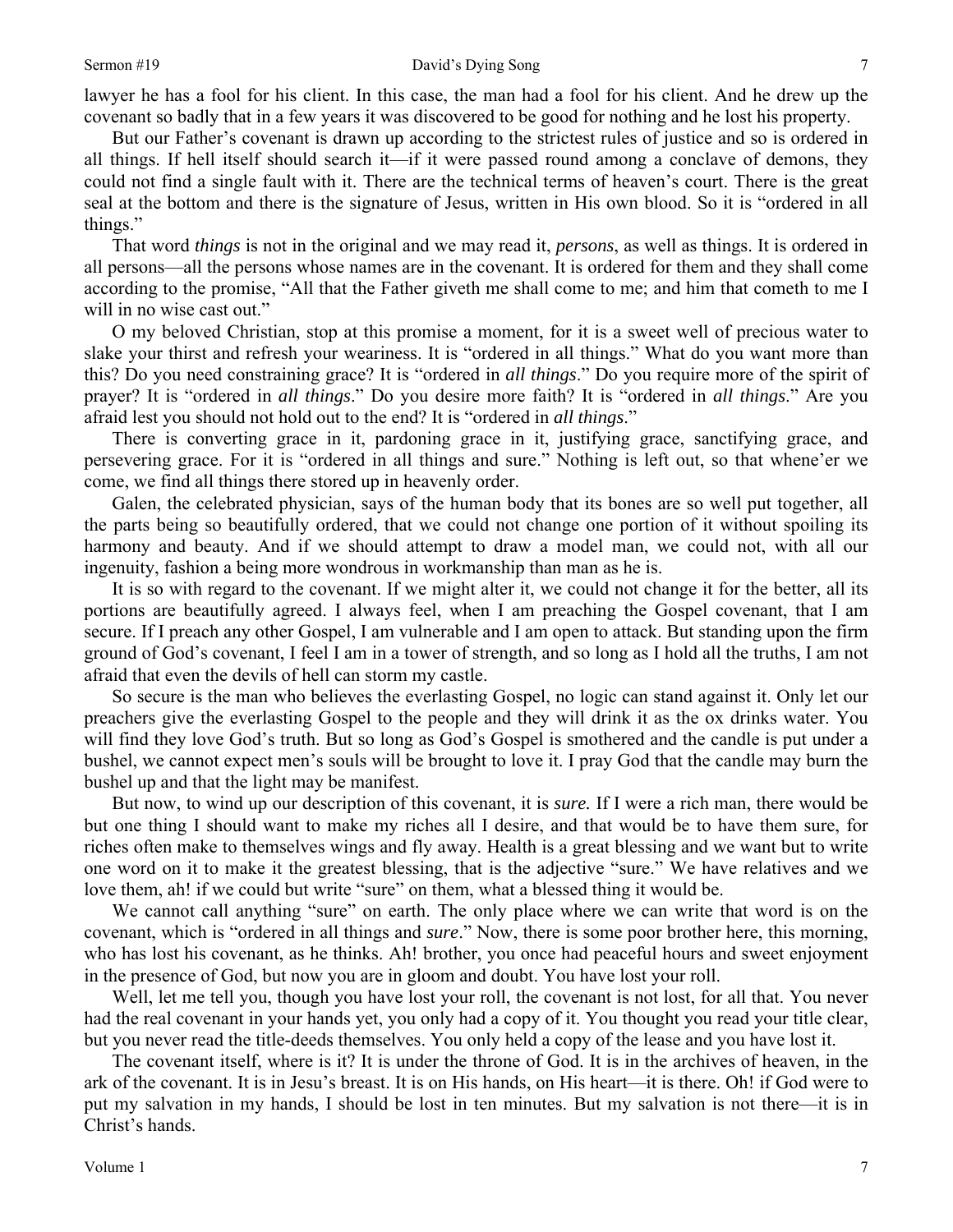You have read of the celebrated dream of John Newton, which I will tell you to the best of my recollection. He thought he was out at sea, on board a vessel, when some bright angel flew down and presented him with a ring, saying, "As long as you wear this ring you shall be happy and your soul shall be safe." He put the ring on his finger and he felt happy to have it in his own possession.

Then there came a spirit from the vast deep and said to him, "That ring is nothing but folly," and by cajolery and flattery, the spirit at last persuaded him to slip the ring from off his finger and he dropped it in the sea. Then there came fierce things from the deep. The mountains bellowed and hurled upward their volcanic lava. All the earth was on fire and his soul in the greatest trouble.

By and by a spirit came and diving below, fetched up the ring, and showing it to him, said, "Now you are safe, for I have saved the ring." Now might John Newton have said, "Let me put it on my finger again." "No, no, you cannot take care of it yourself," and up the angel flew, carrying the ring away with him, so that then he felt himself secure, since no cajolery of hell could get it from him again, for it was up in heaven.

My life is "hid with Christ in God." If I had my spiritual life in my own possession, I should be a suicide very soon, but it is not with me. And as I cannot save myself, *as a Christian*, I cannot destroy myself, for my life is wrapped up in the covenant—it is with Christ in heaven. Oh! glorious and precious covenant!

**III.** Now to close our meditation. The psalmist had a SATISFACTION IN HIS HEART.

"This is," he said, "all my salvation, and all my desire." I should ill like the task of riding till I found a satisfied worldly man. I suspect there is not a horse that would not be worn off its legs before I found him. I think I should myself grow grey with age before I had discovered the happy individual, except I went to one place—that is, the heart of a man who has a covenant made with Him, "ordered in all things and sure."

Go to the palace, but there is not satisfaction there. Go to the cottage, though the poet talks about sweet retirement and blest contentment, there is not satisfaction there. The only solid satisfaction satisfying the mouth with good things—is to be found in the true believer, who is satisfied from himself, satisfied with the covenant. Behold David, he says, "As for my salvation, I am secure. As for my desire, I am gratified, for this is all my salvation, and all my desire." *He is satisfied with his salvation.* 

Bring up the moralist. He has been toiling and working in order to earn salvation. Are you confident that if you died you would enter into heaven? "Well, I have been as good as other people and I dare say, I shall be more religious before I die." But he cannot answer our question. Bring up the religious man—I mean the merely outwardly religious man. Are you sure that if you were to die you would go to heaven? "Well, I regularly attend church or chapel. I cannot say that I make any pretensions to be able to say, 'He hath made with me an everlasting covenant.'" Very well, you must go.

So I might introduce a score of men and there is not one of them who can say, "This is all my salvation." They always want a little supplement and most of you intend making that supplement a little while before you die.

An old Jewish Rabbi says that every man ought to repent at least one day before his last day, and as we do not know when our last day shall be, we ought to repent today. How many wish they knew when they were going to die, for then they fancy they would be sure to repent and be converted a little while before. Why, if you had it revealed to you that you would die at twenty minutes past twelve next Sunday, you would go on in sin up till twelve o'clock and then you would say, "There are twenty minutes more—time enough yet," and so until the twenty minutes past had come, when your soul would sink into eternal flames. Such is procrastination.

It is the thief of time, it steals away our life and did we know the hour of our dissolution, we should be no more prepared for it than we are now. You cannot say, can you, that you have all your salvation? But a Christian can. He can walk through the cholera and the pestilence, and feel that should the arrow smite him, death would be to him the entrance of life. He can lie down and grieve but little at the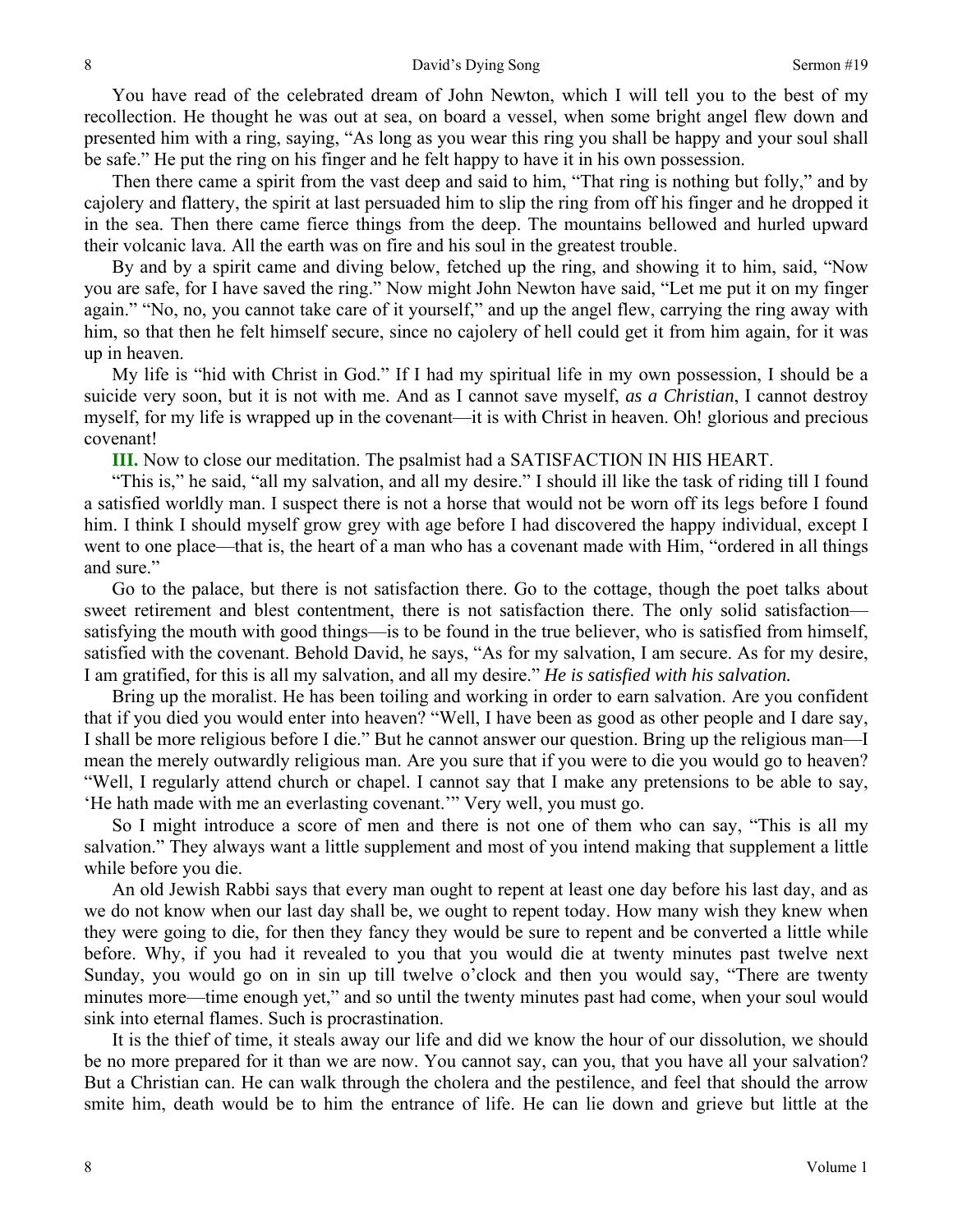#### Sermon #19 David's Dying Song

approach of dissolution, for he has all his salvation. His jewels are in his breast, gems which shall shine in heaven.

Then, the psalmist says, he has *all his desire.* There is nought that can fill the heart of man except the Trinity. God has made man's heart a triangle. Men have been for centuries trying to make the globe fill the triangle, but they cannot do it. It is the Trinity alone that can fill a triangle, as old Quarles well says. There is no way of getting satisfaction but by gaining Christ, getting heaven, winning glory, getting the covenant, for the word covenant comprises all the other things. "All my desire," says the psalmist.

### *"I want nothing on earth, above, Happy in my Savior's love."*

I have not a desire, I have nothing to do but to live and be happy all my life in the company of Christ, and then to ascend to heaven, to be in His immediate presence, where

> *"Millions of years these wondering eyes Shall o'er my Savior's beauties rove, And endless ages I'll adore The wonders of His love."*

Just one word with my friends who do not agree with me in doctrine. I am sure, my dear friends, that I wish not to anathematize any of those whose creed is the reverse of mine, only they must allow me to differ from them and to speak freely. And if they do not *allow* me, they know very well that I shall.

But I have this much to say to those dear friends who cannot bear the thought of an everlasting covenant. Now, you cannot alter it, can you? If you do not like it, there it is. "God hath made with me an everlasting covenant." And you must confess, when you read the Bible, that there are some very knotty passages for you. You might, perhaps, remove them out of your Bible, but then you cannot erase them out of divine verities.

You know it is true, that God is immutable, do you not? He never changes—you must know that, for the Bible says so. It declares that when He has begun a good work, He will carry it through. Do not get reading frothy commentators any longer. Take the Bible as it stands and if you do not see everlasting love there, there is some fault in your eyes, and it is a case rather for the ophthalmic hospital, than for me.

If you cannot see everlasting, eternal security, blood-bought righteousness there, I am hopeless altogether of your conversion to the truth, while you read it with your present prejudices. It has been my privilege to give more prominence in the religious world to those old doctrines of the Gospel. I have delighted in the musty old folios which many of my brethren have kept bound in sheepskins and goatskins on their library shelves. As for new books, I leave them to others.

Oh! if we might but go back to those days when the best of men were our pastors—the days of the Puritans. Oh! for a puritanical Gospel again. Then we should not have the sleepy hearers, the empty chapels, the drowsy preachers, the velvet-mouthed men who cannot speak the truth, but we would have "Glory to God in the highest, on earth peace, and good-will towards men." Do go home and search. I have told you what I believe to be true. If it is not true, detect the error by reading your Bibles for yourselves and searching out the matter.

As for you, you ungodly, who hitherto have had neither portion nor lot in this matter, recollect that God's Word speaks to you as well as to the Christian and says, "Turn ye, turn ye; why will ye die, O house of Israel?" graciously promising that whosoever comes to Christ, He will in no wise cast out. It is a free Gospel, free as the air, and he who has but life to breathe it may breathe it. Every poor soul here who is quickened and has a sense of his guilt, may come to Christ.

*"Let not conscience make you linger,* 

9